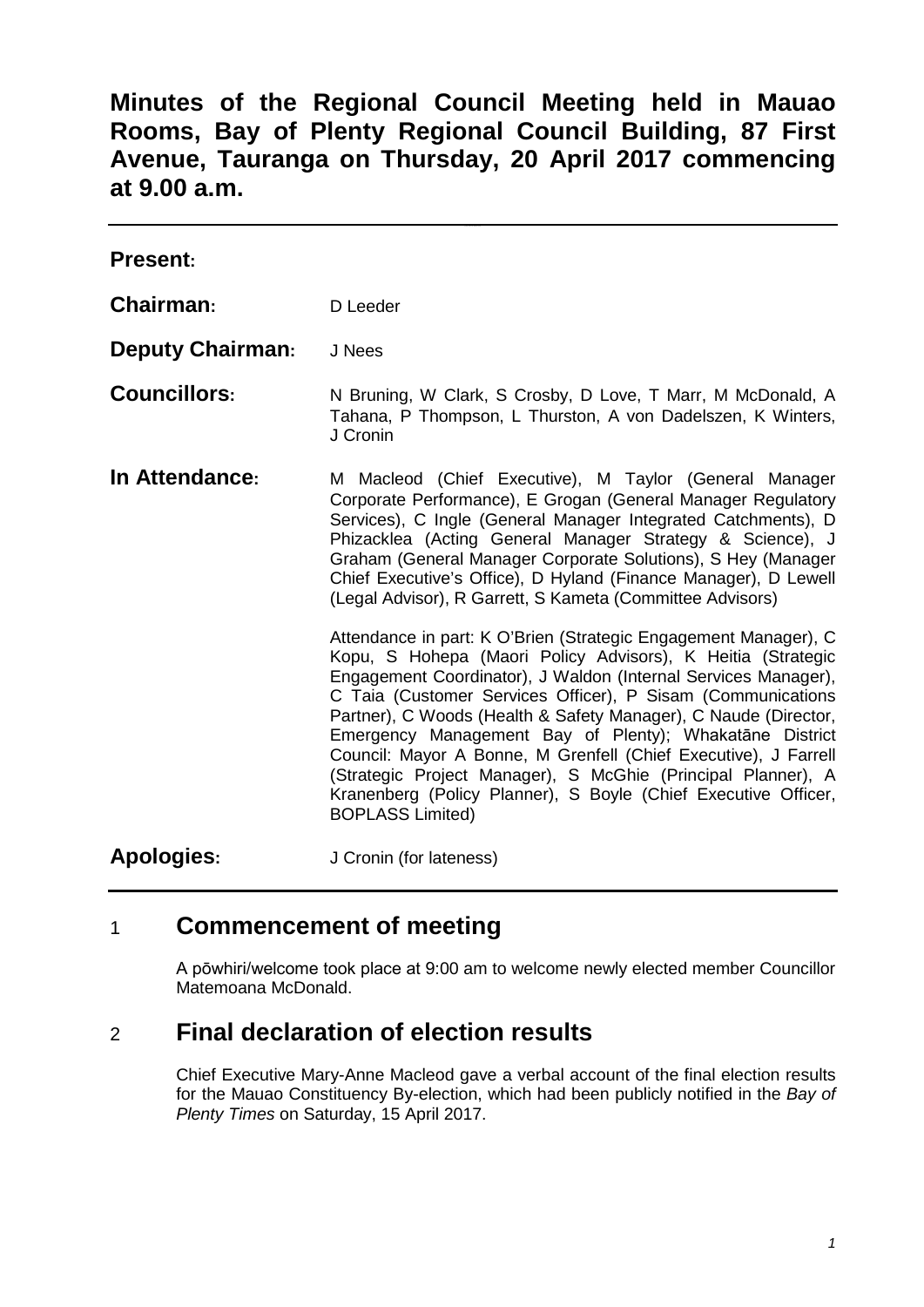# 3 **Making and attesting of declarations by elected members**

Council Chairman called upon Councillor McDonald to come forward to make and attest the declaration by elected members as required under clause 14(3) of Schedule 7 of the Local Government Act 2002.

Councillor McDonald elected from the Mauao Māori Constituency attested her declaration out loud in Te Reo Māori.

A karakia was provided by kaumatua Minita Pahu Akuhata to close formalities.

## **Adjournment**

The meeting adjourned at 9:30 am and reconvened at 10:05 am.

# 4 **Apologies**

#### **Resolved**

**That the Regional Council:**

**1 Accepts the apology for lateness from Councillor Cronin tendered at the meeting.**

> **von Dadelszen/Love CARRIED**

# 5 **General Business and Tabled Items**

Council received the following late and tabled items for consideration.

#### **1) Late Agenda Item 12.1, Final Declaration of Mauao Māori Constituency By-Election Results**

#### *Refer Tabled Document Number 1*

The information was not available at the time the agenda was distributed however, was listed in the agenda and should not be delayed.

#### **2) Public Excluded Tabled Item - Eastern Bay of Plenty Flood Event of April 2017**

*Refer Tabled Document Number 2*

The item was in response to the region-wide State of Emergency that was declared the day the agenda was published and could not be delayed, as a decision was required to assist Whakatāne District Council to move into the Civil Defence Emergency Management recovery stage commencing on 21 April 2017.

#### **Resolved**

**That the Regional Council:**

**1 Pursuant to section 46A of the Local Government Official Information and Meetings Act 1987, agrees to consider late item 12.1, Final Declaration of**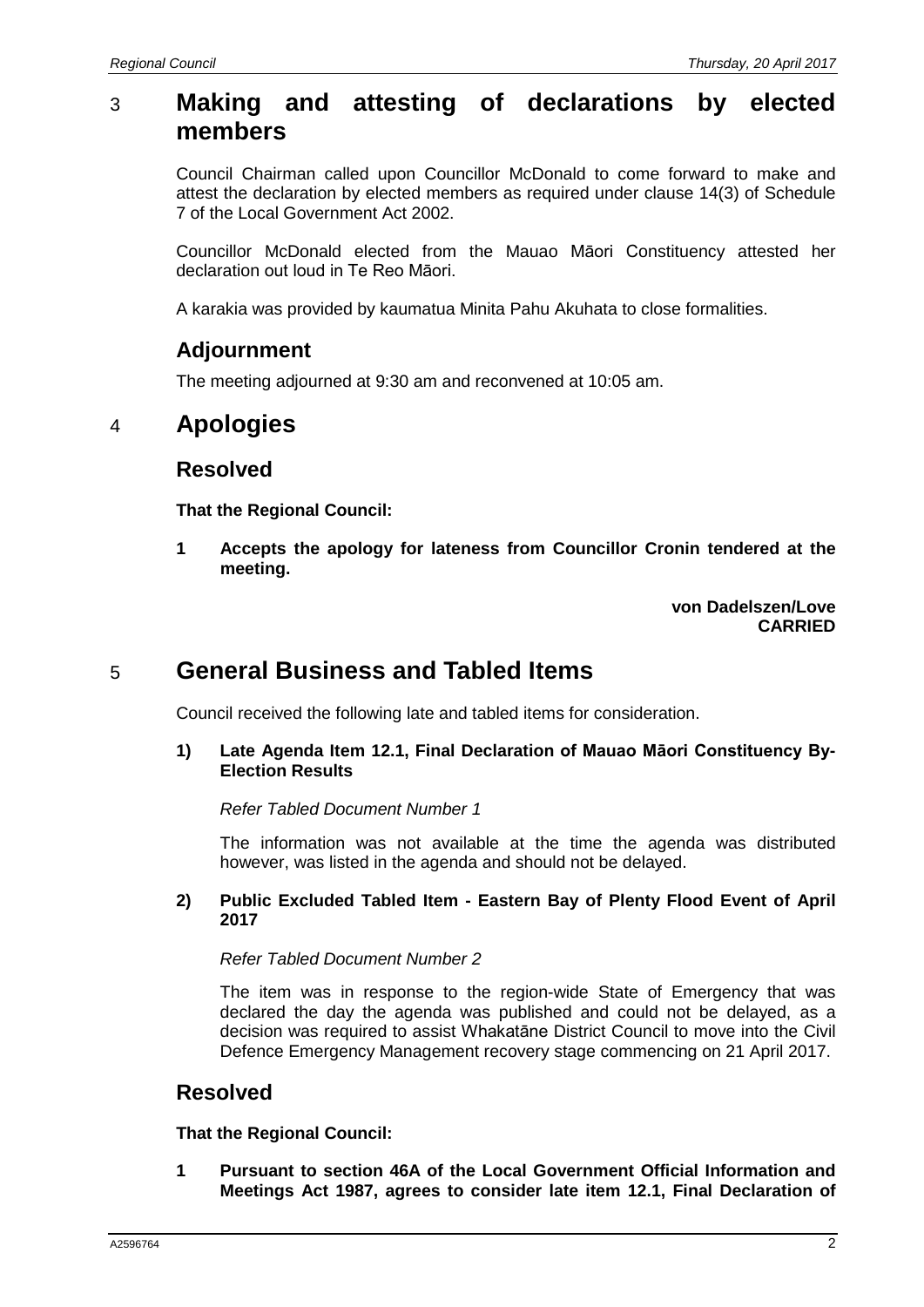**Mauao Māori Constituency By-Election Results and tabled Item, Eastern Bay of Plenty Flood Event of April 2017, at the meeting.**

**2 Confirms under section 48(1) of the Local Government Official Information, tabled item 'Eastern Bay of Plenty Flood Event of April 2017', will be considered with the public excluded and that good reason for withholding exists to protect information which is subject to an obligation of confidence, or which any person has been or could be compelled to provide under the authority of any enactment, where the making available of the information would be likely otherwise to damage the public interest.**

> **Thurston/Marr CARRIED**

# 6 **Chairman's announcement**

The Chairman made the following announcements:

#### **1) Withdrawal of Agenda Items**

Agenda item 12.4, Proposed Terms of Reference for Komiti Māori was to be withdrawn from the agenda. The reason for its withdrawal was that further work was required on the item before seeking a decision.

In addition to the above, the following items were sought to be deferred to a subsequent meeting due to potential time constraints on the meeting and a request that further detail and rationale be provided for agenda item 12.10.

- a) Agenda item 12.9, Update on Bay of Plenty Local Government Futures project
- b) Agenda item 12.10, Service Delivery Reviews under section 17A of the Local Government Act 2002

#### **2) Reordering of agenda items**

The Chairman advised some resequencing of agenda items would be required to accommodate the timing of external presenters.

#### **Resolved**

**That the Regional Council:**

**1 Agrees to withdraw agenda item 12.4, Proposed Terms of Reference for Komiti Māori.**

> **Thurston/Marr CARRIED**

- **2 Agrees to defer consideration of the following items to a subsequent meeting of Council:**
	- **a. Agenda item 12.9, Update on Bay of Plenty Local Government Futures project**
	- **b. Agenda item 12.10, Service Delivery Reviews under section 17A of the Local Government Act 2002.**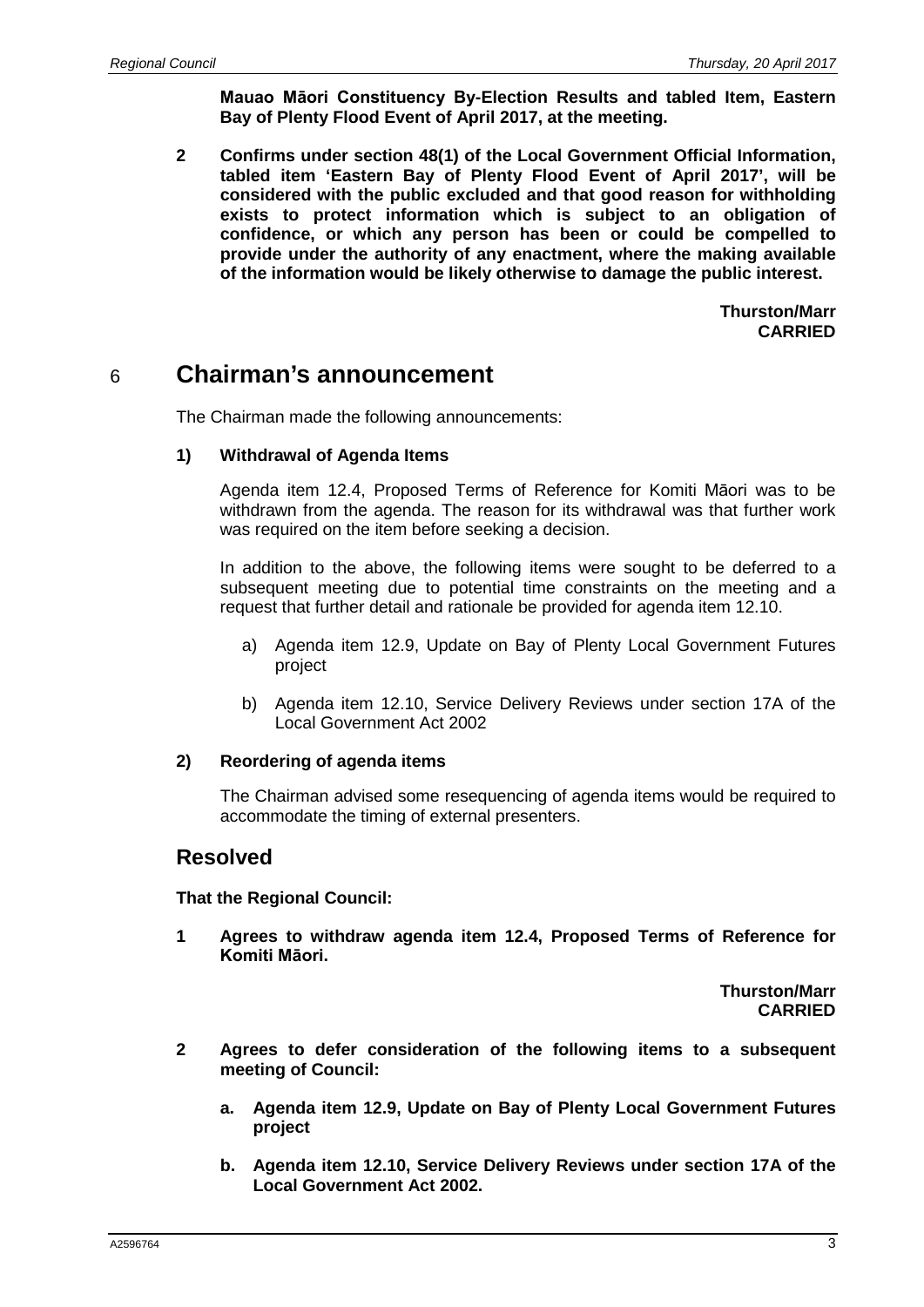#### **Thompson/von Dadelszen CARRIED**

# 7 **Declaration of conflicts of interest**

No conflicts of interest were declared.

# 8 **Previous Minutes**

### 8.1 **Regional Council Minutes - 9 March 2017**

It was noted that resolution 2d under Minute Item 8.1, 'Statement of Proposal to amend the Bay of Plenty Regional Council Resource Management Act and Building Act Charges Policy' (refer page 26 of the agenda), was rescinded with subsequent amendment made at the Extraordinary Council Meeting held on 29 March 2017.

#### **Resolved**

**That the Regional Council under its delegated authority:**

**1 Confirms the minutes of the Regional Council Meeting held 9 March 2017, as a true and correct record.**

> **Nees/Love CARRIED**

#### 8.2 **Extraordinary Council Minutes - 29 March 2017**

#### **Resolved**

**That the Regional Council under its delegated authority:**

**1 Confirms the minutes of the Extraordinary Council Meeting held 29 March 2017, as a true and correct record.**

> **Love/Leeder CARRIED**

## 9 **Statutory committee minutes**

#### 9.1 **Te Maru o Kaituna River Authority Minutes - 16 February 2017**

#### **Resolved**

**That the Regional Council under its delegated authority:**

**1 Receives the minutes of the Te Maru o Kaituna River Authority Meeting held on 16 February 2017.**

> **Tahana/Nees CARRIED**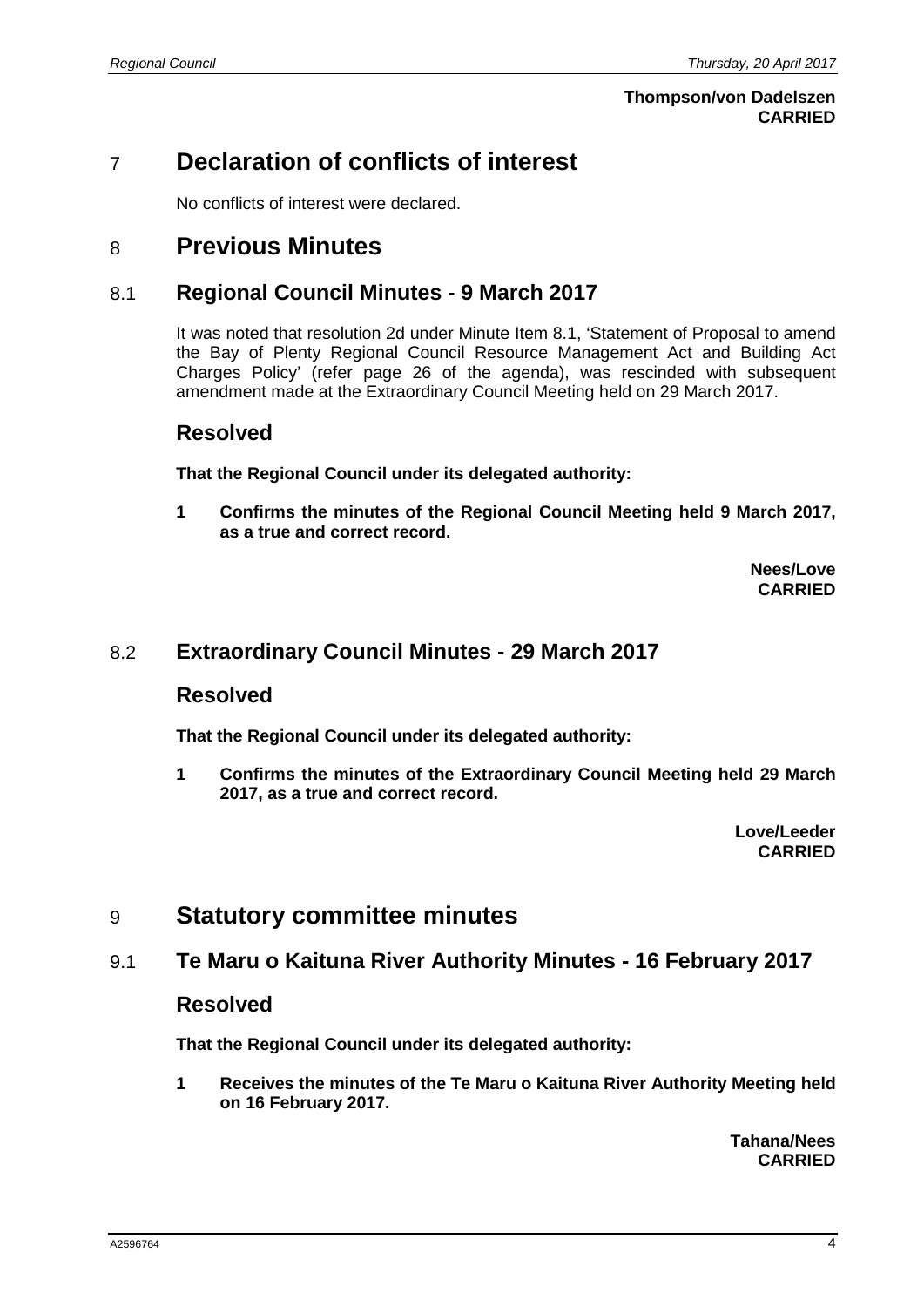## 9.2 **Civil Defence Emergency Management Group Joint Committee Minutes - 24 February 2017**

### **Resolved**

**That the Regional Council under its delegated authority:**

**1 Receives the minutes of the Civil Defence Emergency Management Group Joint Committee Meeting held on 24 February 2017.**

> **Love/Leeder CARRIED**

### 9.3 **Rotorua Te Arawa Lakes Strategy Group Minutes - 10 March 2017**

Discussion was raised on Minute item 4.7, Disposal of Treated Wastewater: Position Statement from TAG and Proposed Nutrient Accounting approach for Rotorua City (page 57 of the agenda). A report would be provided to a future meeting of the Regional Direction and Delivery Committee on the proposed nutrient accounting method associated with the Rotorua Wastewater Treatment Plan was noted.

## **Resolved**

**That the Regional Council under its delegated authority:**

**1 Receives the minutes of the Rotorua Te Arawa Lakes Strategy Group Meeting held on 10 March 2017.**

> **Winters/Leeder CARRIED**

## 9.4 **Rangitāiki River Forum Minutes - 21 March 2017**

Regarding Minute Item 6.2, Central North Island Iwi Land Management Limited presentation (page 61 of the agenda), the Chairman advised he would be seeking a meeting with CNIILML in the near future.

#### **Resolved**

**That the Regional Council under its delegated authority:**

**1 Receives the minutes of the Rangitāiki River Forum Meeting held on 21 March 2017.**

> **Winters/Marr CARRIED**

#### 9.5 **Regional Transport Committee Minutes - 30 March 2017**

#### **Resolved**

**That the Regional Council under its delegated authority:**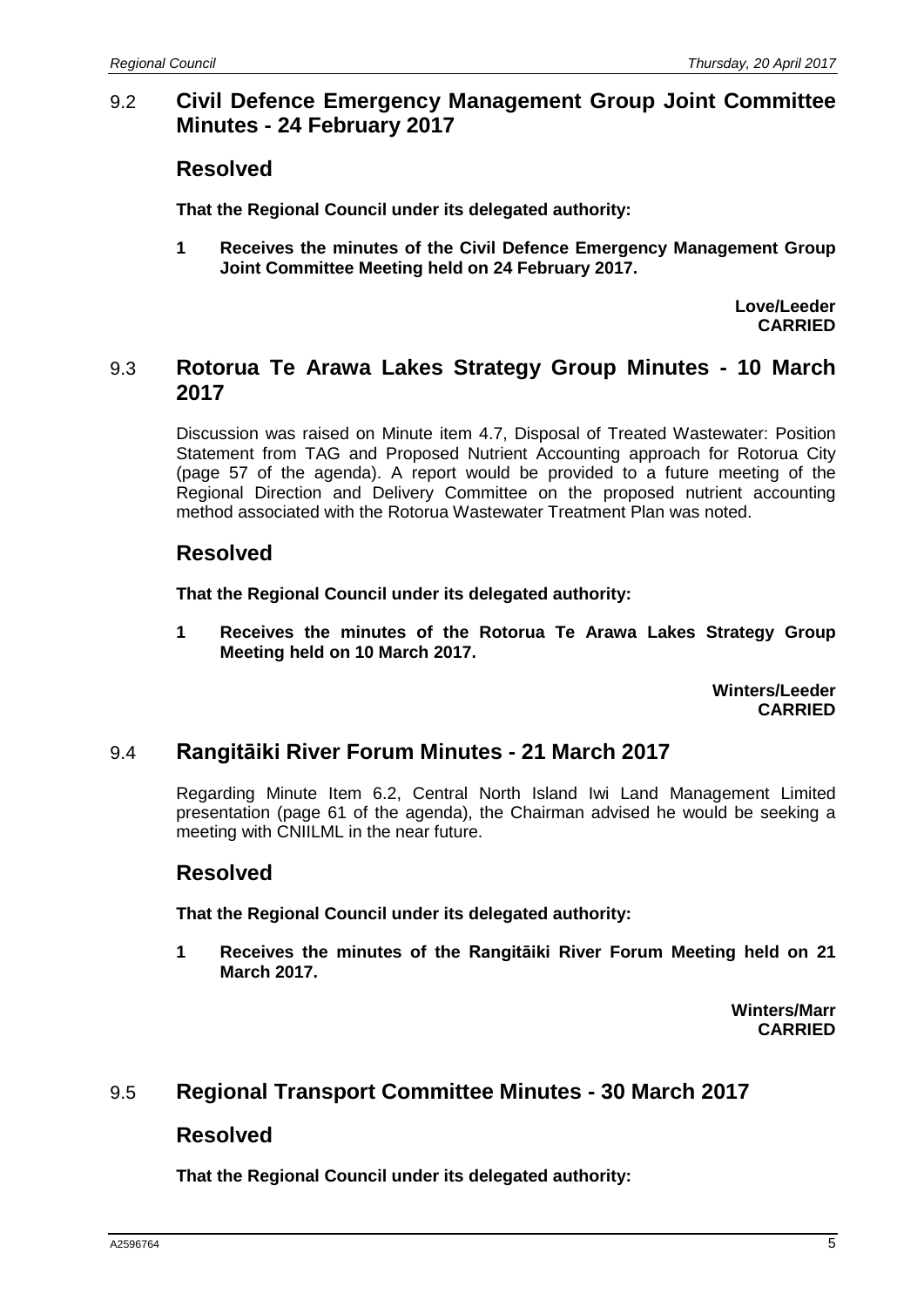**1 Receives the minutes of the Regional Transport Committee Meeting held on 30 March 2017.**

> **Crosby/Nees CARRIED**

### 9.6 **SmartGrowth Implementation Committee Minutes - 15 February 2017**

### **Resolved**

**That the Regional Council under its delegated authority:**

**1 Receives the minutes of the SmartGrowth Implementation Committee Meeting held on 15 February 2017.**

> **Thompson/Nees CARRIED**

## 9.7 **Ōhiwa Harbour Implementation Forum minutes - 13 March 2017**

#### **Resolved**

**That the Regional Council under its delegated authority:**

**1 Receives the minutes of the Ōhiwa Harbour Implementation Forum Meeting held on 13 March 2017.**

> **Marr/Leeder CARRIED**

# 10 **Chairman's Report**

The report updated Council on the Chairman's activities and items of interest. It was noted that discussions were occurring around the future role of the Upper North Island Strategic Alliance (UNISA) and that positive feedback had been received from Members of Parliament regarding the Central Government Local Government Forum held on 6 April.

A query was raised and noted regarding the Chairman's time and whether some commitments could be shared given current circumstances. The Chairman advised that he expected the Committee Chairs and Council's Deputy Chair to assist, as to his Deputy Chair of the Regional Sector Group.

## **Resolved**

**That the Regional Council:**

**1 Receives the report, Chairman's Report.**

**Leeder/Nees CARRIED**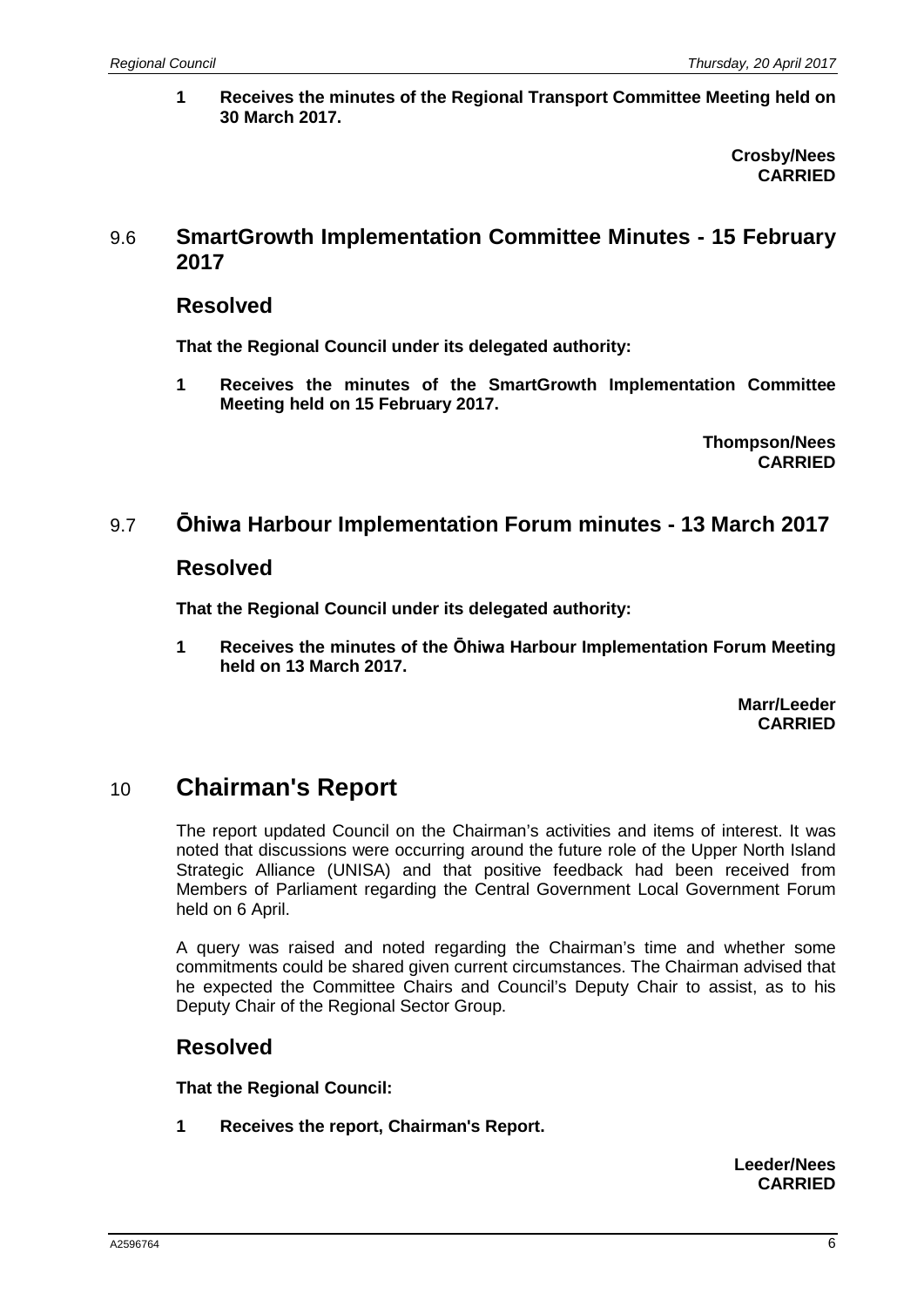# 11 **Chief Executive's reports**

## 11.1 **Late Item - Final Declaration of Mauao Maori Constituency By-Election Results**

*Refer Tabled Document Number 1.*

The report provided the final declaration of election results for the Mauao Māori Constituency By-election.

### **Resolved**

**That the Regional Council:**

**1 Receives the report, Final Declaration of Mauao Māori Constituency By-Election Results.**

> **Marr/von Dadelszen CARRIED**

## 11.2 **Councillor Appointment to Committees**

The report sought that the newly elected member for the Mauao Māori Constituency be appointed to various committees and co-governance partnerships.

### **Resolved**

**That the Regional Council:**

- **1 Receives the report, Councillor Appointment to Committees;**
- **2 Appoints Councillor McDonald to Komiti Māori and to Te Awanui Tauranga Harbour Advisory Group as a member for the Bay of Plenty Regional Council.**

**Leeder/Nees CARRIED**

# **Order of Business**

The Chairman advised that agenda item 12.12, 'Awatarariki Fanhead Hazard Risk', would be received next to accommodate the arrival of external presenters.

#### **Attendance**

Councillor Cronin entered the meeting at 10:35 am.

#### 11.3 **Awatarariki Fanhead Hazard Risk**

*Refer PowerPoint Presentation Objective ID A2594997.*

Whakatāne District Council (WDC) Mayor Tony Bonne and Chief Executive Marty Grenfell were in attendance with Strategic Project Manager Jeff Farrell, Principal Planner Shane McGhie and Policy Planner Alice Kranenberg to introduce proposed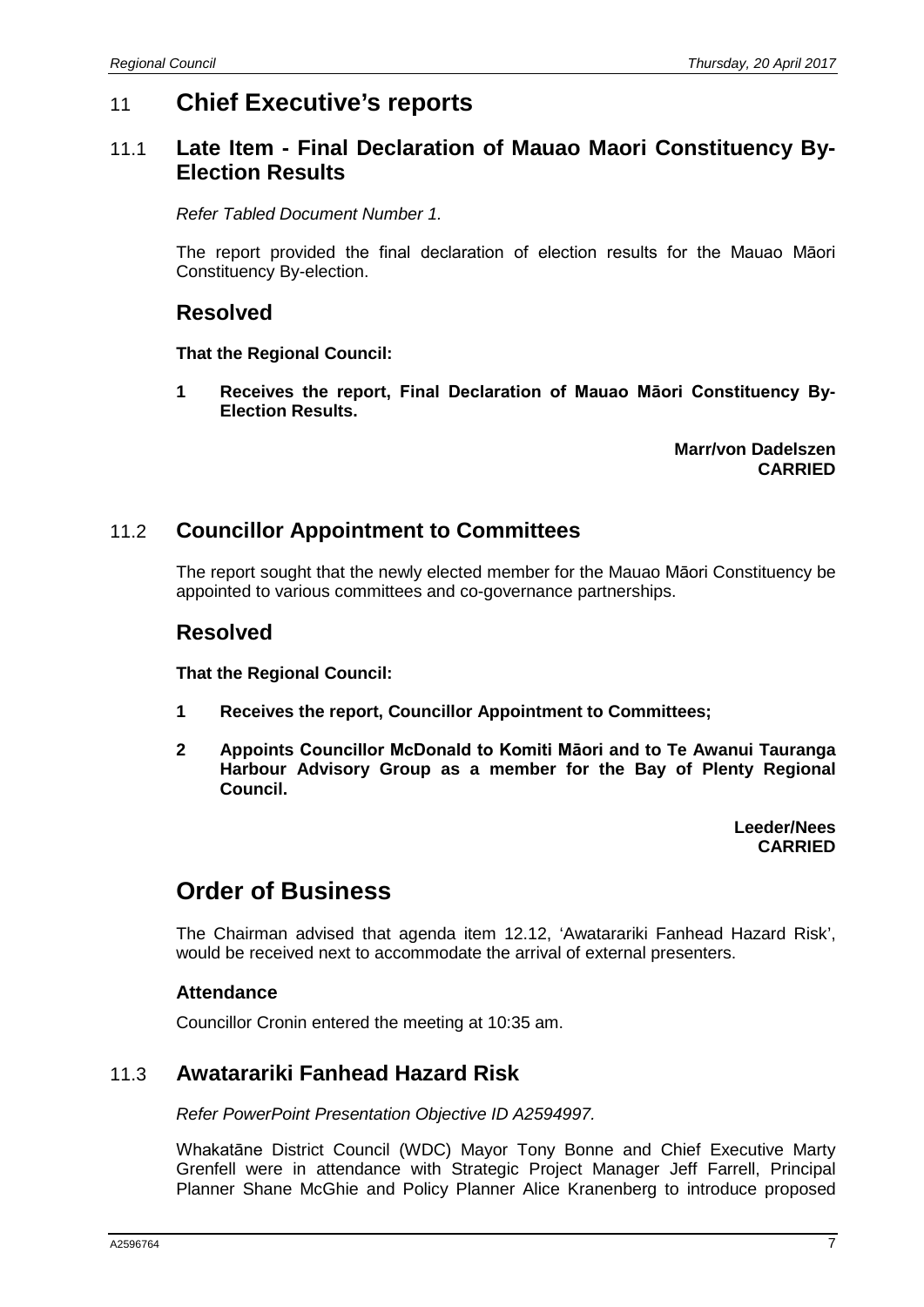options to address the natural hazard risk of debris flow to residents living in the Awatarariki Fanhead area at Matata.

Background was provided on the 2005 flood event, the nature and extent of the hazard risk area and next steps for retreat, as the only viable option. Members were informed that WDC would be initiating a district plan change to amend its rules for landuse control, but that existing landuse rights for natural hazards could only be addressed by way of a regional plan change.

It was noted for Council's consideration that a parallel (plan change) process would enable efficiencies and that a regional plan change could be initiated voluntarily by the Regional Council or by WDC via a private plan change request. Council was informed that staff would like to provide further detail and seek direction from the Regional Direction and Delivery Committee in due course, which was supported by councillors.

The timeframe for notification of a district plan change was anticipated in July or soon thereafter. Information was provided on the status of land, communications held with the community and WDC's desire to partner with the Regional Council and Central Government.

## **Resolved**

**That the Regional Council:**

- **1 Receives the report, Awatarariki Fanhead Hazard Risk.**
- **2 Requests that staff report to the next meeting of the Regional Direction and Delivery Committee on matters arising from the meeting.**

**Thompson/Leeder CARRIED**

# **Order of Business**

With the leave of Council, the Chairman advised that the following items would be received next on the agenda:

- Agenda item 12.5, Council Performance Monitoring Report 2016/17 July February, Months 1 to 8
- Agenda item 12.6, Health, Safety and People Report
- Agenda item 12.3, SmartGrowth Leadership Group Agreement

## 11.4 **Council Performance Monitoring Report 2016/17 July - February, Months 1 to 8**

*Refer Supporting Document, 'Council Performance Monitoring Report 2016/17 Months 1 to 8 (July to February)'*

The report provided Council with information to review financial and non-financial performance for all Council activities for the first eight months of 2016/17. General Manager Corporate Performance Mat Taylor advised that due to the recent flood events and region-wide state of emergency, the information that was reported was outdated and that financial impacts and effects would be ongoing for some time.

## **Resolved**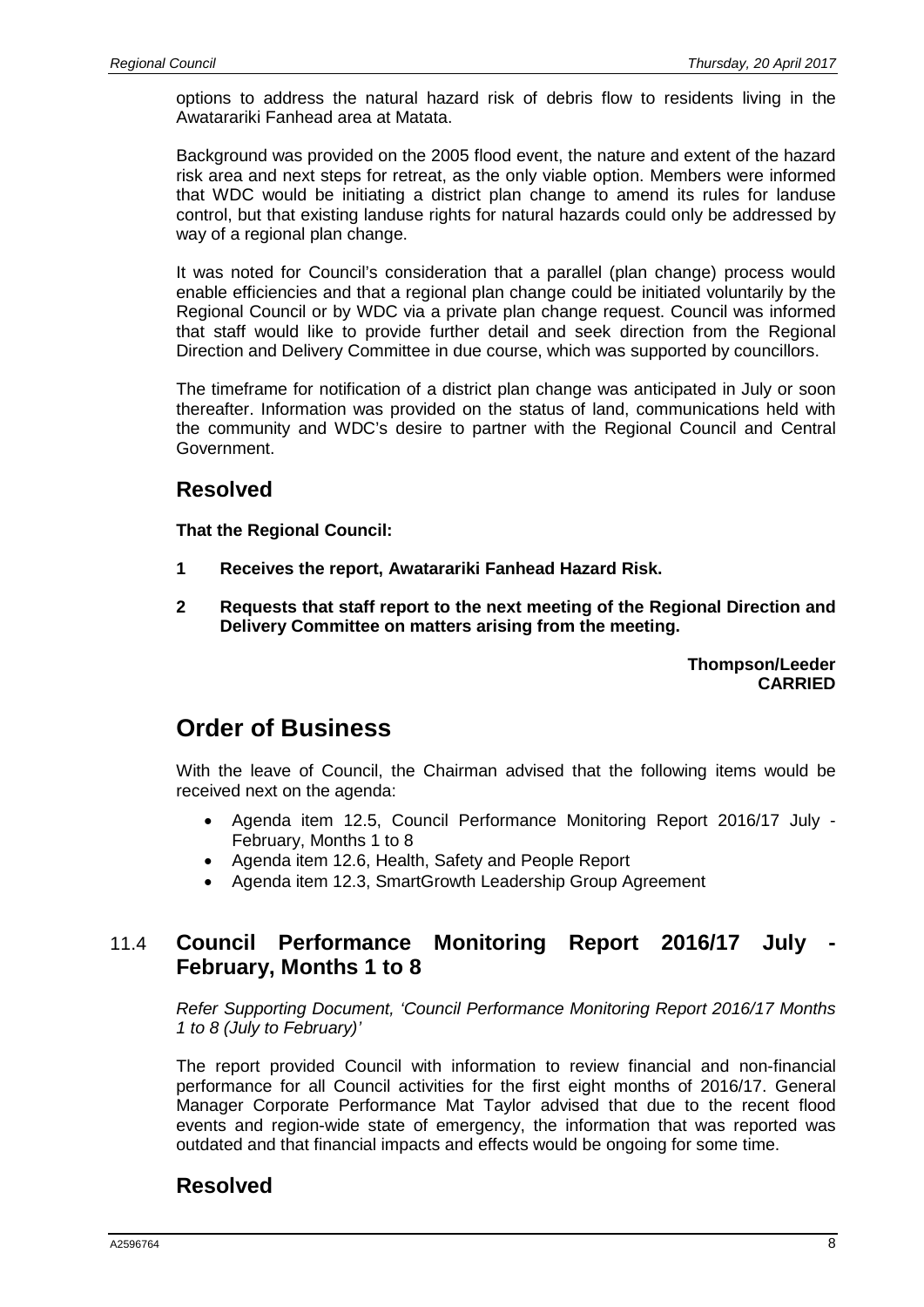**That the Regional Council:**

- **1 Receives the report, Council Performance Monitoring Report 2016/17 July - February, Months 1 to 8;**
- **2 Notes the financial and non-financial performance monitoring information provided, including variations from the budget.**

**Love/Nees CARRIED**

## 11.5 **Health, Safety and People Report**

The report updated elected members on occupational health and safety matters to satisfy their due diligence requirements, as officers under the Health and Safety at Work Act. As the first report of its type, it was expected that over time a broader overview of statistics would be provided.

Consideration was sought that peer benchmarking and comparisons be provided in future reporting, which was noted by staff.

#### **Resolved**

**That the Regional Council:**

**1 Receives the Health, Safety and People Report.**

**Leeder/Love CARRIED**

#### 11.6 **SmartGrowth Leadership Group Agreement**

The report sought approval from Council to the updated SmartGrowth Leadership Group Agreement and Terms of Reference, as required under clause 30A and clause 5 of Schedule 1AA of the Local Government Act 2002.

#### **Resolved**

**That the Regional Council:**

- **1 Receives the report, SmartGrowth Leadership Group Agreement;**
- **2 Approves the updated SmartGrowth Leadership Group Agreement and Terms of Reference attached as Appendix 1 with clause 5 amended to read: "This agreement may be varied from time to time, but only with the agreement of each of the partner Councils."**
- **3 Confirms Councillor von Dadelszen as the voting alternate on the Strategic Leadership Group.**

**Thompson/Nees CARRIED**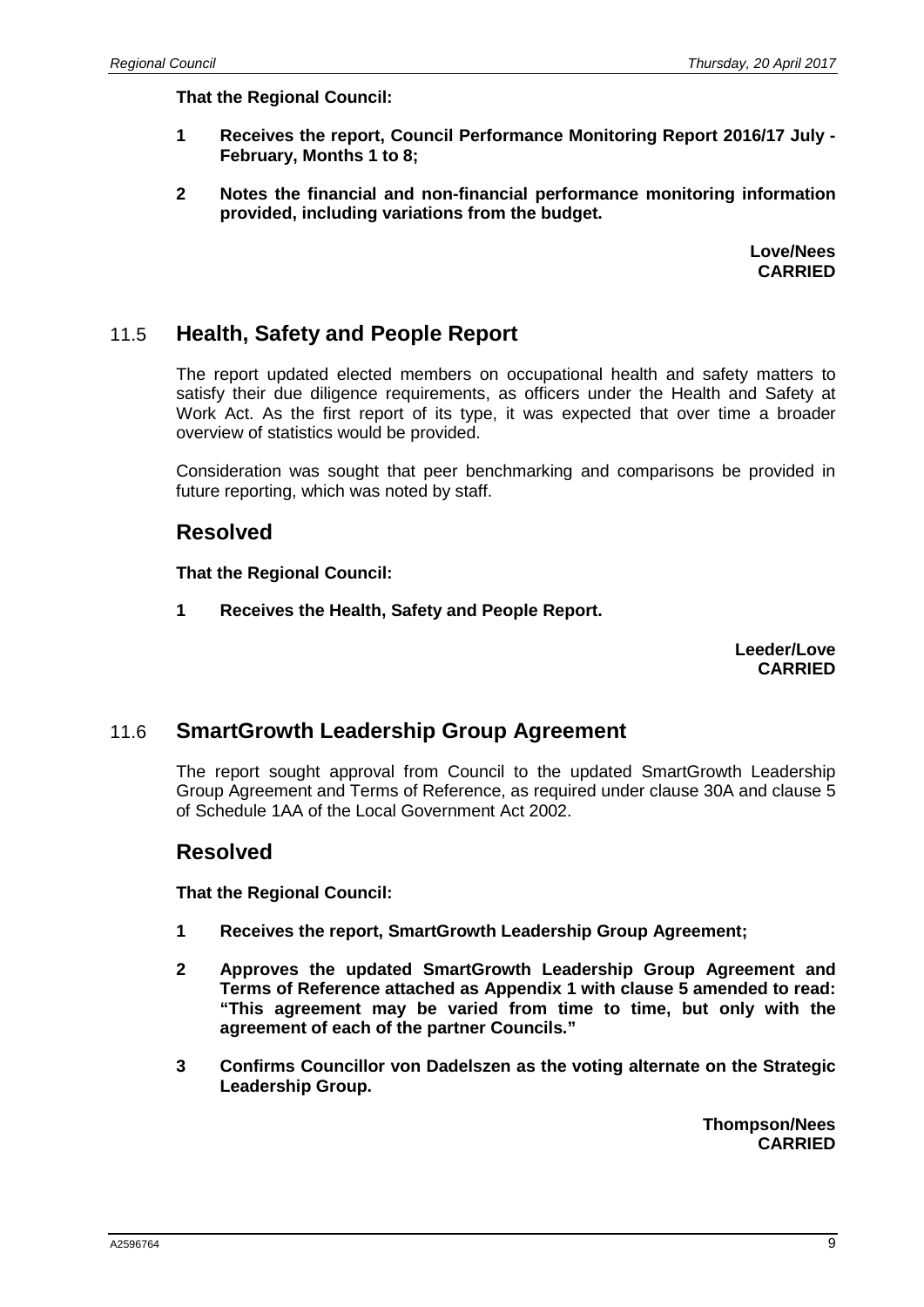# **Order of Business**

With the leave of Council, the Chairman advised that agenda item 13.8, 'Presentation from Opotiki District Council on the Opotiki Harbour Transformation Project', would be received next to accommodate the arrival of external presenters.

# 12 **Public Excluded Section**

#### **Resolution to exclude the public**

**THAT the public be excluded from the following parts of the proceedings of this meeting.**

**The general subject of each matter to be considered while the public is excluded, the reason for passing this resolution in relation to each matter, and the specific grounds under section 48(1) of the Local Government Official Information and Meetings Act 1987 for the passing of this resolution are as follows:**

| <b>General Subject of Matter to</b><br>be Considered                                                            | Reason for passing this<br>resolution in relation to<br>this matter                                                                                                                         | <b>Grounds under Section 48(1)</b><br><b>LGOIMA 1987 for passing</b><br>this resolution                                                                                                                                        |
|-----------------------------------------------------------------------------------------------------------------|---------------------------------------------------------------------------------------------------------------------------------------------------------------------------------------------|--------------------------------------------------------------------------------------------------------------------------------------------------------------------------------------------------------------------------------|
| <b>Presentation from</b><br>Öpōtiki District Council on<br>the Opotiki Harbour<br><b>Transformation Project</b> | To enable any local<br>authority holding the<br>information to carry on,<br>without prejudice or<br>disadvantage,<br>negotiations (including<br>commercial and<br>industrial negotiations). | That the public conduct of<br>the whole or the relevant<br>part of the proceedings of<br>the meeting would be likely<br>to result in the disclosure of<br>information for which good<br>reason for withholding<br>would exist. |

**Leeder/Thompson CARRIED**

## **Adjournment**

The meeting adjourned at 12:28 pm and reconvened at 1:00 pm.

# **Order of Business**

With the leave of Council, the Chairman advised that agenda item 12.8, 'Bay of Plenty Local Authority Shared Services (BOPLASS) Draft Statement of Intent 2017/18, and Half Yearly Report 2016/17' would be received next on the agenda, followed by agenda item 12.7, 'by Local Government Funding Agency (LGFA) Draft Statement of Intent 2017/18, and Half Yearly Report 2016/17'.

# 13 **Chief Executive's Reports continued**

## 13.1 **Bay of Plenty Local Authority Shared Services (BOPLASS) Draft Statement of Intent 2017/18, and Half Yearly Report 2016/17**

*Refer PowerPoint Presentation Objective ID A2594551.*

The report provided BOPLASS Limited's Half Yearly Report 2016/17 and sought Council feedback on its Draft Statement of Intent 2017/18. BOPLASS Limited Chief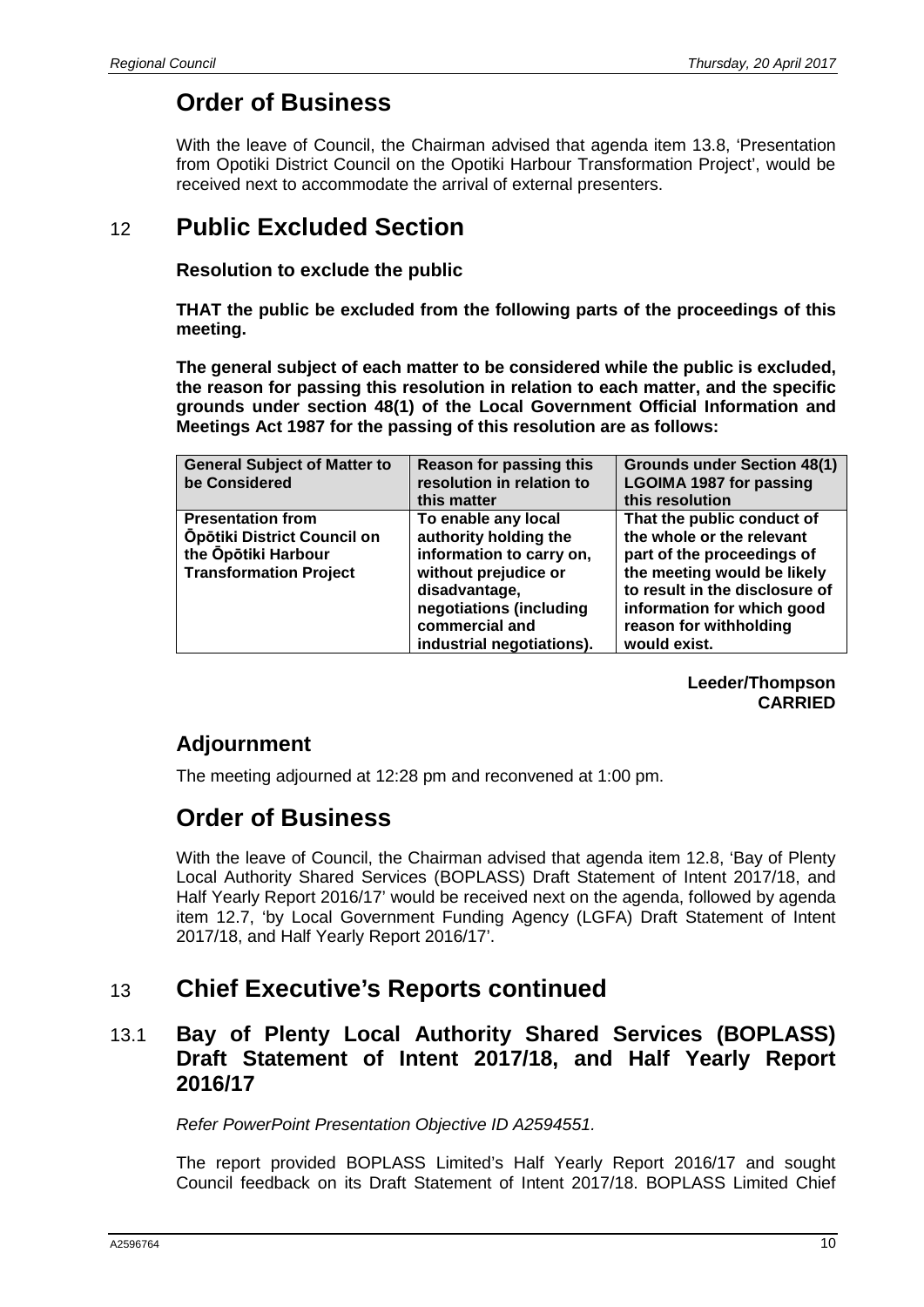Executive Officer Stephen Boyle was in attendance and highlighted key outcomes, strategic priorities and further opportunities for shared services and innovation.

Council was comfortable with the recommended feedback set out under section 2 of the report. Advice was received that a Terms of Reference scope for a governance review was currently under development, which would form part of an independent review and include a level of consultation across the partner councils.

## **Resolved**

**That the Regional Council:**

- **1 Receives the report, Bay of Plenty Local Authority Shared Services (BOPLASS) Draft Statement of Intent 2017/18, and Half Yearly Report 2016/17;**
- **2 Notes the Half Yearly Report to 31 December 2016;**
- **3 Notes the draft SOI 2017/18;**
- **4 Provides to the BOPLASS Board the feedback set out in Section 2 of this report prior to the Board finalising the SOI 2017/18.**

**Crosby/Love CARRIED**

## 13.2 **Local Government Funding Agency (LGFA) Draft Statement of Intent 2017/18, and Half Yearly Report 2016/17**

The report provided the Draft Statement of Intent 2017/18 and Half Yearly Report 2016/17 from the Local Government Funding Agency (LGFA). General Manager Corporate Performance Mat Taylor outlined highlights from the report and answered questions of clarification around dividend forecasts, shareholdings and interest rates.

## **Resolved**

**That the Regional Council:**

- **1 Receives the report, Local Government Funding Agency (LGFA) Draft Statement of Intent 2017/18, and Half Yearly Report 2016/17;**
- **2 Notes the Local Government Funding Agency Annual Report 2015/16.**
- **3 Notes the 2016/17 Half Yearly report, and performance of the LGFA for the period.**
- **4 Notes the draft SOI 2017/18 and feedback provided to the LGFA by the Shareholders Council, and confirms that there are no further changes suggested prior to the SOI being adopted.**

**Cronin/Love CARRIED**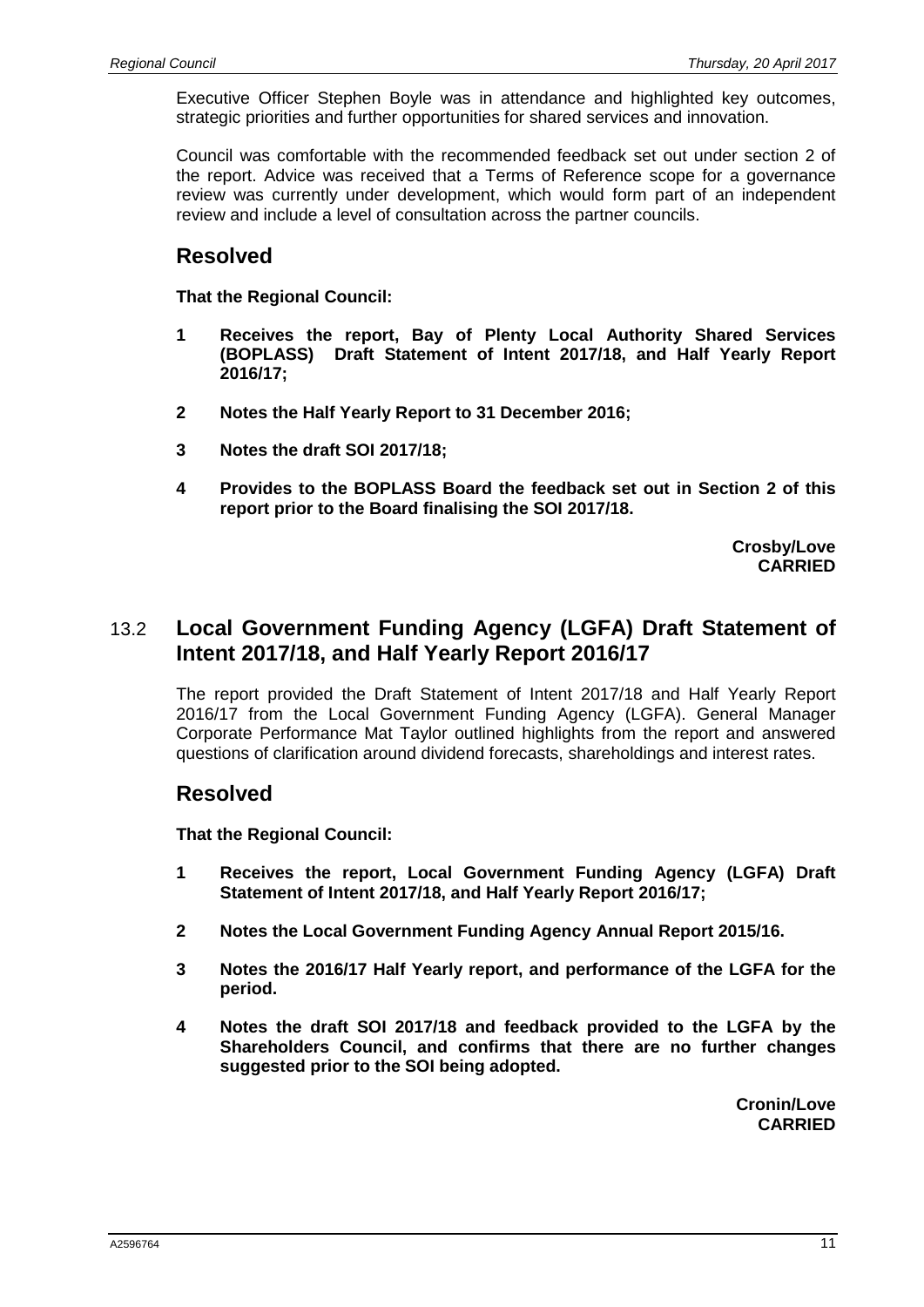## 13.3 **Science Services - Procurement Plan for Monitoring Bore Installation (Drilling) and Maintenance**

The report sought approval of a Science Services Panel Contract to be made open to the market for capital works budgeted under the Long Term Plan 2015-2025.

### **Resolved**

**That the Regional Council:**

- **1 Receives the report, Science Services - Procurement Plan for Monitoring Bore Installation (Drilling) and Maintenance;**
- **2 Approves going to market for a Science Services Panel Contract for Monitoring Bore Installation (Drilling) and Maintenance;**
- **3 Provides the Chief Executive with the delegated authority to approve the final multi-year Science Services Panel Contract;**
- **4 Notes that the capital budget for this work under the Long Term Plan 2015- 2025 is approximately \$280,000 per annum and the contract is for a threeyear term, with up to two extensions of one year;**
- **5 Notes that the overall value of the contract will exceed the Chief Executive's delegation limit of \$400,000 as defined in the BOPRC Procurement Manual as it is a multi-year contract.**

**Love/Nees CARRIED**

# 14 **Public Excluded Section**

## **Resolution to exclude the public**

**THAT the public be excluded from the following parts of the proceedings of this meeting.**

**The general subject of each matter to be considered while the public is excluded, the reason for passing this resolution in relation to each matter, and the specific grounds under section 48(1) of the Local Government Official Information and Meetings Act 1987 for the passing of this resolution are as follows:**

| <b>General Subject of Matter to</b><br>be Considered                                                                                             | Reason for passing this<br>resolution in relation to<br>this matter | <b>Grounds under Section 48(1)</b><br><b>LGOIMA 1987 for passing</b><br>this resolution |
|--------------------------------------------------------------------------------------------------------------------------------------------------|---------------------------------------------------------------------|-----------------------------------------------------------------------------------------|
| <b>13.1 Public Excluded</b>                                                                                                                      | Please refer to the                                                 | Good reason for withholding                                                             |
| <b>Regional Council minutes -</b>                                                                                                                | relevant clause in the                                              | exists under Section                                                                    |
| 09 March 2017                                                                                                                                    | meeting minutes                                                     | $48(1)(a)$ .                                                                            |
| <b>13.2 Public Excluded</b>                                                                                                                      | Please refer to the                                                 | Good reason for withholding                                                             |
| <b>Extraordinary Council</b>                                                                                                                     | relevant clause in the                                              | exists under Section                                                                    |
| minutes - 29 March 2017                                                                                                                          | meeting minutes                                                     | $48(1)(a)$ .                                                                            |
| <b>13.3 Public Excluded Civil</b><br><b>Defence Emergency</b><br><b>Management Group Joint</b><br><b>Committee Minutes - 24</b><br>February 2017 | Please refer to the<br>relevant clause in the<br>meeting minutes    | Good reason for withholding<br>exists under Section<br>48(1)(a).                        |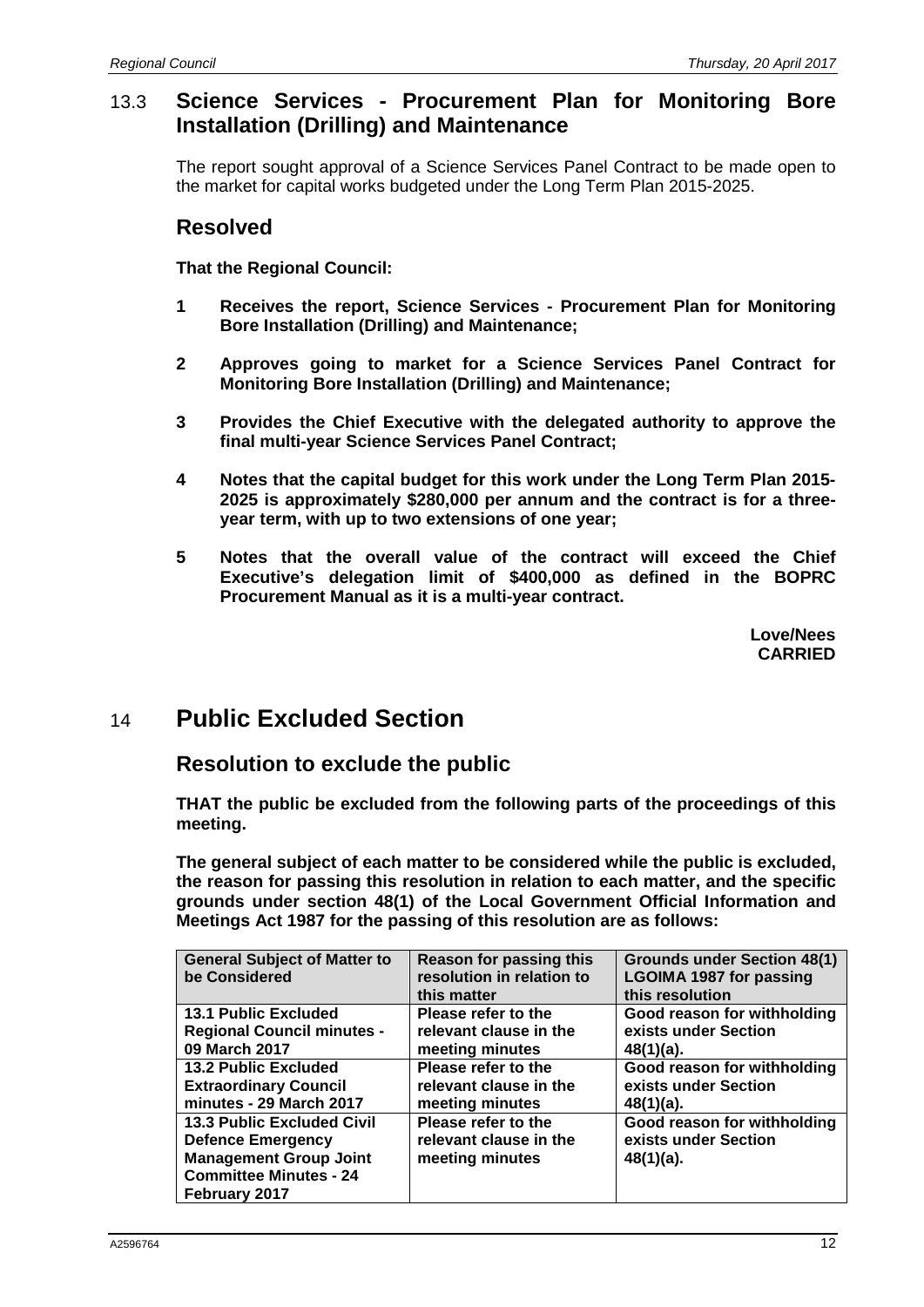| <b>13.4 Public Excluded</b><br><b>Rotorua Te Arawa Lakes</b><br><b>Strategy Group minutes -</b> | Please refer to the<br>relevant clause in the<br>meeting minutes | Good reason for withholding<br>exists under Section<br>$48(1)(a)$ . |
|-------------------------------------------------------------------------------------------------|------------------------------------------------------------------|---------------------------------------------------------------------|
| 10 March 2017                                                                                   |                                                                  |                                                                     |
| <b>13.5 Public Excluded</b>                                                                     | Please refer to the                                              | Good reason for withholding                                         |
| <b>Regional Transport</b>                                                                       | relevant clause in the                                           | exists under Section                                                |
| Committee minutes - 30                                                                          | meeting minutes                                                  | $48(1)(a)$ .                                                        |
| <b>March 2017</b>                                                                               |                                                                  |                                                                     |
| 13.6 Confidential Appendix                                                                      | To enable any local                                              | Good reason for withholding                                         |
| 1 - Investment                                                                                  | authority holding the                                            | exists under Section                                                |
| <b>Performance Report</b>                                                                       | information to carry on,                                         | $48(1)(a)$ .                                                        |
| 2016/17 Months 1 to 8                                                                           | without prejudice or                                             |                                                                     |
| <b>13.7 Confidential</b>                                                                        | disadvantage,                                                    |                                                                     |
| <b>Appendix 2 - Investment</b>                                                                  | negotiations (including                                          |                                                                     |
| <b>Fund Valuation and Report</b>                                                                | commercial and                                                   |                                                                     |
| for February 2017                                                                               | industrial negotiations).                                        |                                                                     |
| 13.9 Quayside Holdings                                                                          | To enable any local                                              | Good reason for withholding                                         |
| <b>Limited Half Yearly Report</b>                                                               | authority holding the                                            | exists under Section                                                |
| 2016/17 and Draft                                                                               | information to carry on,                                         | 48(1)(a).                                                           |
| <b>Statement of Intent 2017/18</b>                                                              | without prejudice or                                             |                                                                     |
|                                                                                                 | disadvantage,                                                    |                                                                     |
|                                                                                                 | negotiations (including                                          |                                                                     |
|                                                                                                 | commercial and                                                   |                                                                     |
|                                                                                                 | industrial negotiations).                                        |                                                                     |
| 13.10 Quayside Holdings                                                                         | To protect the privacy of                                        | Good reason for withholding                                         |
| <b>Limited - Councillor</b>                                                                     | natural persons,                                                 | exists under Section                                                |
| <b>Director Selection Process</b>                                                               | including that of                                                | 48(1)(a).                                                           |
|                                                                                                 | deceased natural                                                 |                                                                     |
|                                                                                                 | persons.                                                         |                                                                     |
| Tabled Item - Eastern Bay of                                                                    | To protect information                                           | Good reason for withholding                                         |
| <b>Plenty Flood Event of April</b>                                                              | which is subject to an                                           | exists under Section                                                |
| 2017                                                                                            | obligation of confidence,                                        | 48(1)(a).                                                           |
|                                                                                                 | or which any person has                                          |                                                                     |
|                                                                                                 | been or could be                                                 |                                                                     |
|                                                                                                 | compelled to provide                                             |                                                                     |
|                                                                                                 | under the authority of                                           |                                                                     |
|                                                                                                 | any enactment, where the<br>making available of the              |                                                                     |
|                                                                                                 | information would be                                             |                                                                     |
|                                                                                                 | likely otherwise to                                              |                                                                     |
|                                                                                                 | damage the public                                                |                                                                     |
|                                                                                                 | interest.                                                        |                                                                     |
|                                                                                                 |                                                                  |                                                                     |

**Leeder/Winters CARRIED**

# 15 **Restatement in open meeting**

## 15.1 **Eastern Bay of Plenty Flood Event of April 2017**

The restatement confirms the decisions made by Council that approved funding for the setup and operation of a Recovery Office function and donation amount to support people affected by the April 2017 Eastern Bay of Plenty flood event.

## **Resolved**

**That the Regional Council:**

**1 Receives the report, Eastern Bay of Plenty Flood Event of April 2017;**